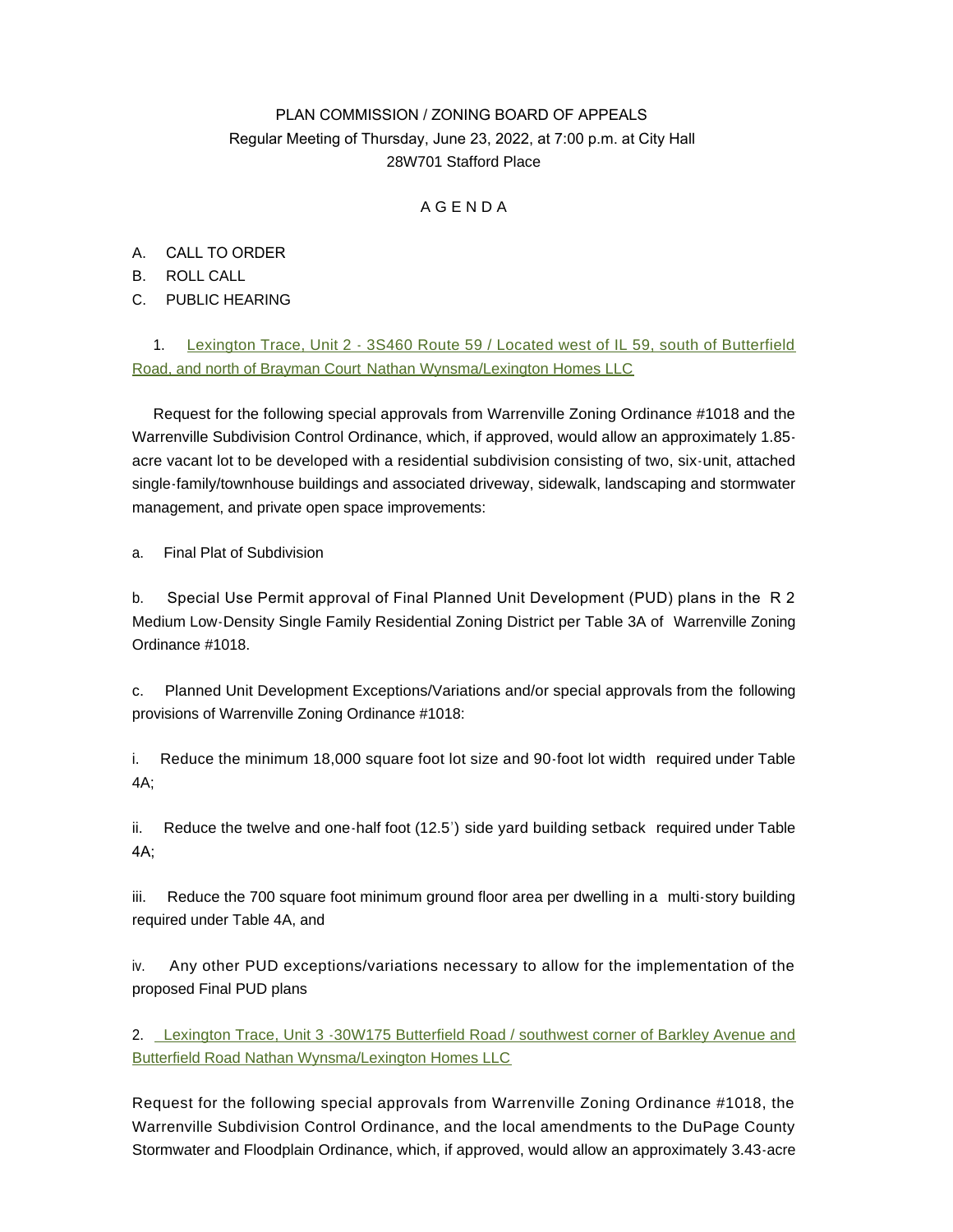property to be redeveloped with a residential subdivision consisting of six, six-unit, attached singlefamily/townhouse buildings and associated driveway, sidewalk, landscaping and stormwater management, and private open space improvements:

a. Final Plat of Subdivision;

b. Rezoning of the property from M-1 light Manufacturing to R-2 Medium-Low Density Single Family Residential;

c. Special Use Permit approval of Final Planned Unit Development (PUD) plans in the R 2 Medium Low-Density Single Family Residential Zoning District per Table 3A of Warrenville Zoning Ordinance #1018.

d. Planned Unit Development Exceptions/Variations and/or special approvals from the following provisions of Warrenville Zoning Ordinance #1018:

i. Reduce the minimum 18,000 square foot lot size and 90-foot lot width required under Table 4A;

ii. Reduce the minimum forty-foot (40') front yard and corner side yard setbacks required under Table 4A;

iii. Reduce the 700 square foot minimum ground floor area per dwelling in a multi-story building required under Table 4A;

iv. Increase in maximum lot coverage from 18% to 21%; and

v. Any other PUD exceptions/variations necessary to allow for the implementation of the proposed Final PUD plans.

e. Planned Unit Development Variations to the local amendments of the DuPage County Stormwater Management Ordinance to increase the amount of bounce allowed and the side slope grading of the proposed retention pond

3. Beach Dogs–[3S230 Warren Avenue / located south of Manning Avenue, on the west side of](https://www.warrenville.il.us/DocumentCenter/View/19284/Rick-Dandan---Lakeside-Consultants---3S230-Warren-SR_6-23-22-Meeting)  Warren Avenue[,](https://www.warrenville.il.us/DocumentCenter/View/19284/Rick-Dandan---Lakeside-Consultants---3S230-Warren-SR_6-23-22-Meeting) [Rick Dandan/Lakeside Consultants.](https://www.warrenville.il.us/DocumentCenter/View/19284/Rick-Dandan---Lakeside-Consultants---3S230-Warren-SR_6-23-22-Meeting)

Request for approval of a variation from Table 5E of the Zoning Ordinance #1018 to reduce the required number of off-street parking spaces from five to zero spaces. If approved, this variation would allow for an approximately 492-square foot walk-up and carry-out restaurant used to be operated on the property.

#### D. CITIZENS' COMMENTS\*

- E. APPROVAL OF MINUTES
	- 1. Regular Meeting of May 19, 2022
- F. CHAIRMAN'S REPORT
- G. COMMUNITY AND ECONOMIC DEVELOPMENT DIRECTOR'S REPORT
- H. ASSISTANT COMMUNITY DEVELOPMENT DIRECTOR'S REPORT
- I. PLANNER'S REPORT